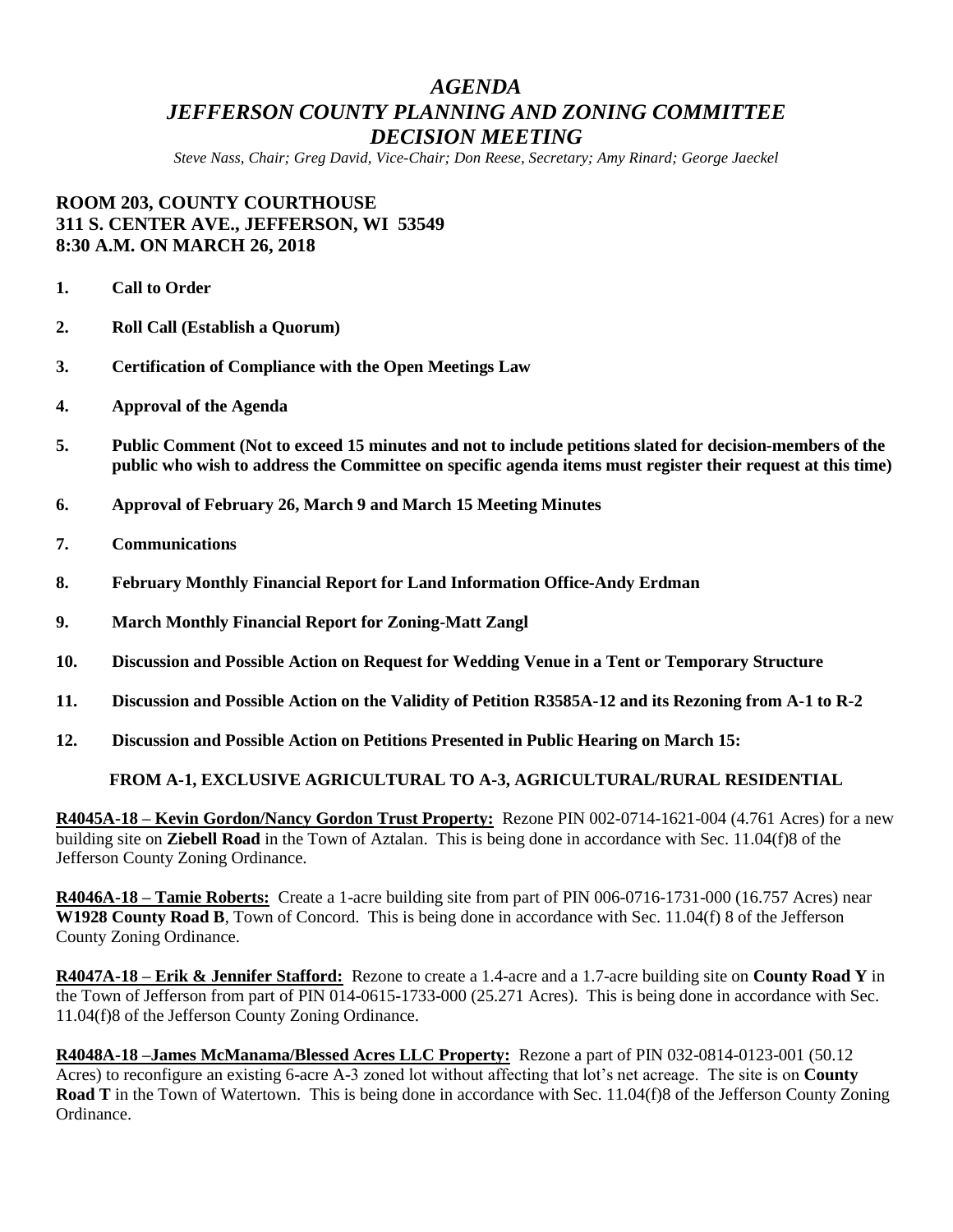## **FROM A-1, EXCLUSIVE AGRICULTURAL AND A-3, AGRICULTURAL/RURAL RESIDENTIAL TO N, NATURAL RESOURCE**

**R4049A-18 – James McManama/Blessed Acres LLC Property:** Rezone parts of PINs 032-0814-0123-001 (50.12 Acres) zoned A-1 and 032-0814-0123-002 (6 Acres) zoned A-3 to enlarge an existing N zone to 10 acres. The site is in the Town of Watertown on **County Road T**. This is being done in accordance with Sec. 11.04(f) 12 of the Jefferson County Zoning Ordinance.

## **CONDITIONAL USE PERMIT APPLICATIONS**

**CU1940 -18 – Faith Community Church:** Modify the existing conditional use to allow expansion of the facility with a 7,585 square foot building addition, an addition to the existing entrance canopy and a new 1,200 square foot detached garage on PIN 016-0514-1521-001 (24.4 Acres). The property is at **W5949 Hackbarth** Road, Town of Koshkonong in a Residential R-2 zone. This is being done in accordance with Sec. 11.04(f)2 of the Jefferson County Zoning Ordinance.

**CU1941-18 – Solid Investments Inc:** Conditional use to allow an extensive on-site storage structure in a Residential R-2 zone near **County Road H and Blue Spring Lake Drive,** Town of Palmyra. This is on PIN 024-0516-2723-000 (38.04 Acres). This is being done in accordance with Sec. 11.04(f)2 of the Jefferson County Zoning Ordinance.

**CU1942-18 – Solid Investments Inc:** Conditional use to allow farm-type animals in a Residential R-2 zone on PIN 024- 0516-2723-000 (38.04 Acres). This is in the Town of Palmyra, near **County Road H and Blue Spring Lake Drive.** This is being done in accordance with Sec. 11.04(f)2 of the Jefferson County Zoning Ordinance.

**CU1943-18 – Daybreak Foods Inc:** Modify the existing conditional use to allow reconstruction and expansion of the current chicken layer and pullet facility on **Crossman Road** in the Town of Lake Mills. This will involve PINs 018- 0713-2731-000 (45.79 Acres), 018-0713-2731-001 (0.68 Acres), 018-0713-2732-000 (21.326 Acres), 018-0713-2733-001 (13.82 Acres), 018-0713-2734-000 (22.691 Acres), 018-0713-2743-000 (37.791 Acres) and 018-0713-2744-000 (39.848 Acres), all zoned A-1, Exclusive Agricultural. This is being done in accordance with Sec. 11.04(f)6 and Sec. 11.05(d) of the Jefferson County Zoning Ordinance.

## **ZONING ORDINANCE TEXT AMENDMENT**

**T4050A-18 – Jefferson County:** Petition to amend Sec. 11.11(a)4 of the Jefferson County Zoning Ordinance to Comply with Wisconsin Statutes Section 59.69(10)(b)2.

## **13. Possible Future Agenda Items**

- **14. Upcoming Meeting Dates**
	- **April 13, 8:00 a.m. – Site Inspections Beginning in Courthouse Room 203 April 19, 7:00 p.m. – Public Hearing in Courthouse Room 205 April 30, 8:30 a.m. – Decision Meeting in Courthouse Room 203 May 11, 8:00 a.m. – Site Inspections Beginning in Courthouse Room 203 May 17, 7:00 p.m. – Public Hearing in Courthouse Room 205 May 28, 8:30 a.m. – Decision Meeting in Courthouse Room 203**

## **15. Adjourn**

**If you have questions regarding the petitions, please contact the Zoning Department at 920-674-7131. Petition files referenced on this agenda may be viewed in Courthouse Room 201 between the hours of 8:00 a.m. and 4:30 p.m., Monday through Friday, excluding holidays. Materials covering other agenda items can be found at [www.jeffersoncountywi.gov.](http://www.jeffersoncountywi.gov/)**